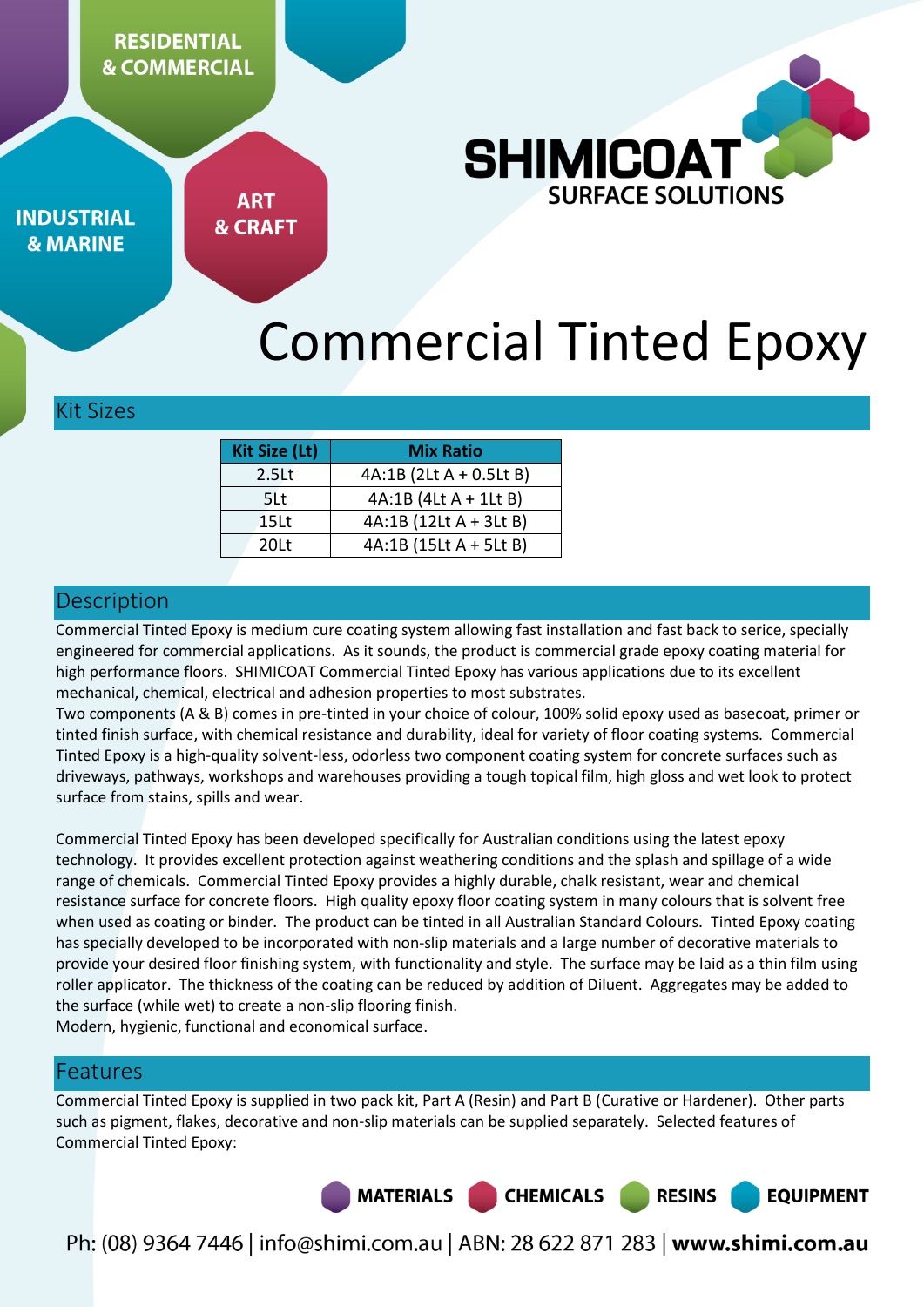

Seamless, easy to clean and maintain.

FLAKE flooring system.

with high mechanical strength

wide range of temperature

decorative concrete

System.

thickness control)

Suitable for Flake Flooring systems, see SHIMI

 Superior Chemical Resistant Finished surface Solvent Free (Unless you apply Diluent for

Engineered formulation for trafficable area

DIY Friendly, easy to apply and curable over a

Available with a wide range of Flakes for

Ideally compatible for Non-Slip Flooring

**RESINS** 

**EQUIPMENT** 

- Modern, Hygiene, Functional and Economical.
- Heavy duty clear or pigmented coating for concrete and polished concrete floors.
- Highly resistant to chemical attack and pedestrian or vehicular traffic.
- Can be used in conjunction with graded aggregates to produce durable decorative floor finishes.
- Long lasting and easily maintained with good resistance to a wide range of domestic and commercial chemicals.
- Solvent free when used as a clear unpigmented coating or binder.
- Outstanding water resistance.
- Colour Chart

Standard Colours:

- White N14
	- Black N61
- Neutral Grey N23

Dark Grey N64

- Bright Blue B23
- Dark Brown X65

 Cream Y34 Terracotta R52

SHIMICOAT offers all Australian Standard AS2700 Colours, consisting of 206 colours.

Please contact SHIMICOAT office for your custom design tint. Extra charges may apply.

### Coverage

1L covers approximately 5sqm per coat (200micron thickness), depend on the conditions of the surface. First coat usually consumes more and the second coat less.

# **Applications**

Roller, Brush or Squeegee.

| Dry Time at 25°C |                                                                  |
|------------------|------------------------------------------------------------------|
| Pot Life:        | 30 minutes at 25°C                                               |
| Tack Free:       | 1-2 hours                                                        |
| Thin Film Set:   | 4 Hours (Min, depending on temperature and humidity)             |
| Dry Cured:       | 6-8 hours – Foot Traffic (depending on temperature and humidity) |
| Fully Cured:     | 7 days (Heavy Vehicle Traffic)                                   |
| Re-Coat:         | Over night                                                       |
|                  |                                                                  |

### Clean Up

Thinner & Diluent (Blend of Solvents).

MATERIALS CHEMICALS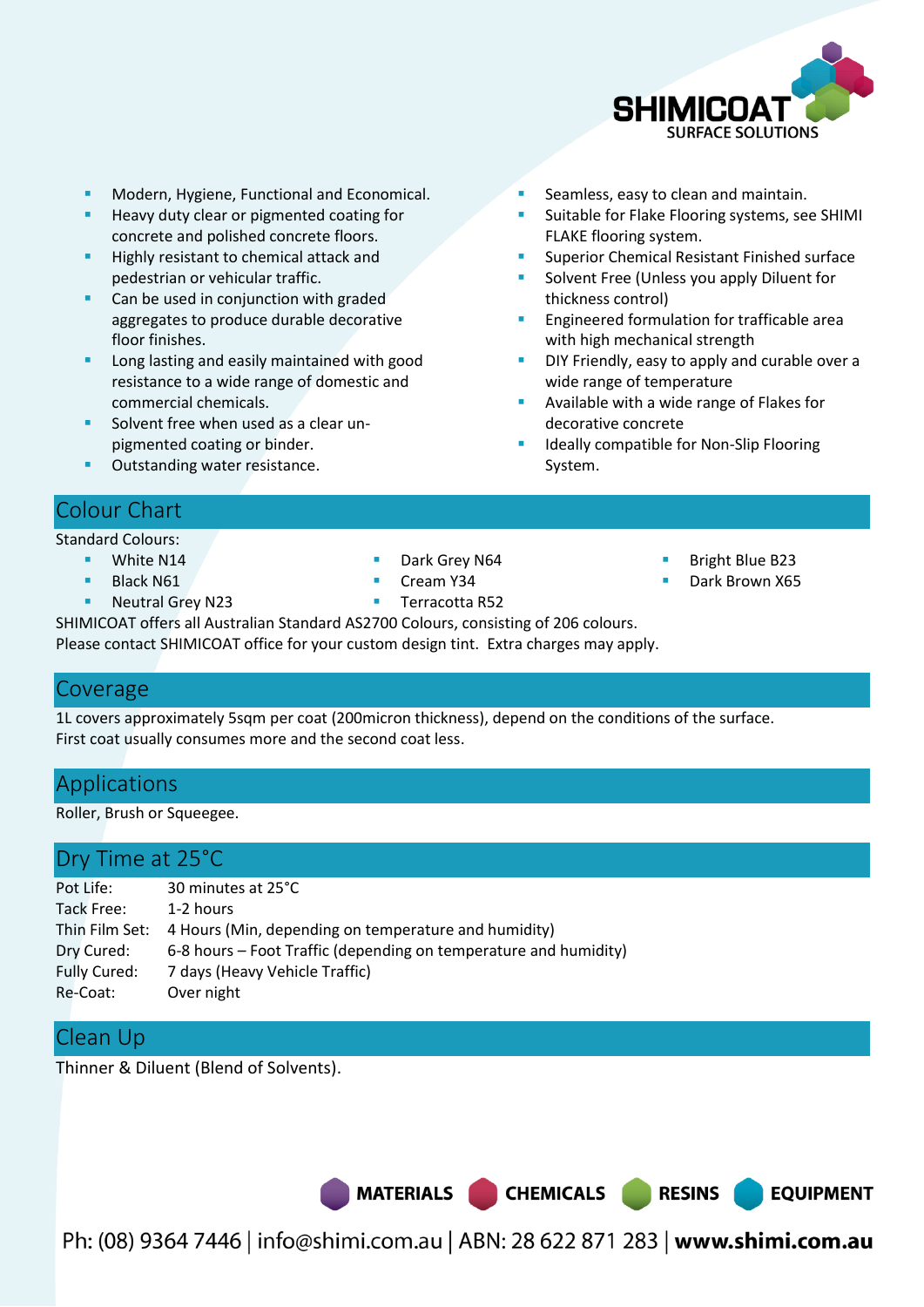

**EQUIPMENT** 

## Preparations

Clean and dry surface. Ensure surface to be coated is free of all dirt, grease, oil, paint, curing agents and other contaminants. Removal of Oil Contamination by degreaser and alkaline cleaning pressure wash Acid-wash to enhanced surface porosity and etch the surface. Ensure moisture free surface. Allow to completely dry, run Dry Test. Place a piece of plastic over a small area, tape the edges and leave for 1 hour. Remove plastic, if there is no moisture on either surface, concrete is sufficiently dry. Ideally, always consider surface grinding and removal of loose materials. Grinding is always advisable prior to application of all Shimicoat Epoxy products, to maximize adhesion. For further information, please refer to SHIMICOAT Instruction for "Surface Preparations".

| <b>Specifications</b>                                      |                                                      |  |  |
|------------------------------------------------------------|------------------------------------------------------|--|--|
| Physical & Chemical properties of Commercial Tinted Epoxy: |                                                      |  |  |
| <b>Mix Ratios</b>                                          | 4A:1B (Volume) or 6A:1B (Weight)                     |  |  |
|                                                            | For Example: 4Lt of A (6Kg) & 1Lt of B (1Kg)         |  |  |
| Pot Life @25°C                                             | 30 <sub>min</sub>                                    |  |  |
| <b>Colour of Blend</b>                                     | Available in All Australian Standard AS 2700 Colours |  |  |
| <b>Specific Gravity (SG) of Blend</b>                      | 1.4                                                  |  |  |
| Low Profile Coverage (Kg/sqm)                              | Roller Application (200micron) - 0.2Kg of Blend per  |  |  |
|                                                            | sqm                                                  |  |  |
| Maximum Temperature Surface Exposure (°C)                  | 140                                                  |  |  |
| <b>Initial Cure Time (Hours)</b>                           | 6-8Hours                                             |  |  |
| <b>Ultimate Cure Time (Days)</b>                           | 7 Days                                               |  |  |
| Compressive strength (ASTM D 695-85)                       | >70                                                  |  |  |
| Tensile strength (ASTM D 638-86)                           | >15                                                  |  |  |
| Flexural strength (ASTM D 790-86)                          | >15                                                  |  |  |
| Hardness shore D (ASTM D2240-86)                           | >81                                                  |  |  |
| <b>Abrasion Resistance (ASTM D4060-90)</b>                 | $0.056$ g/1000 cycle                                 |  |  |

MATERIALS CHEMICALS RESINS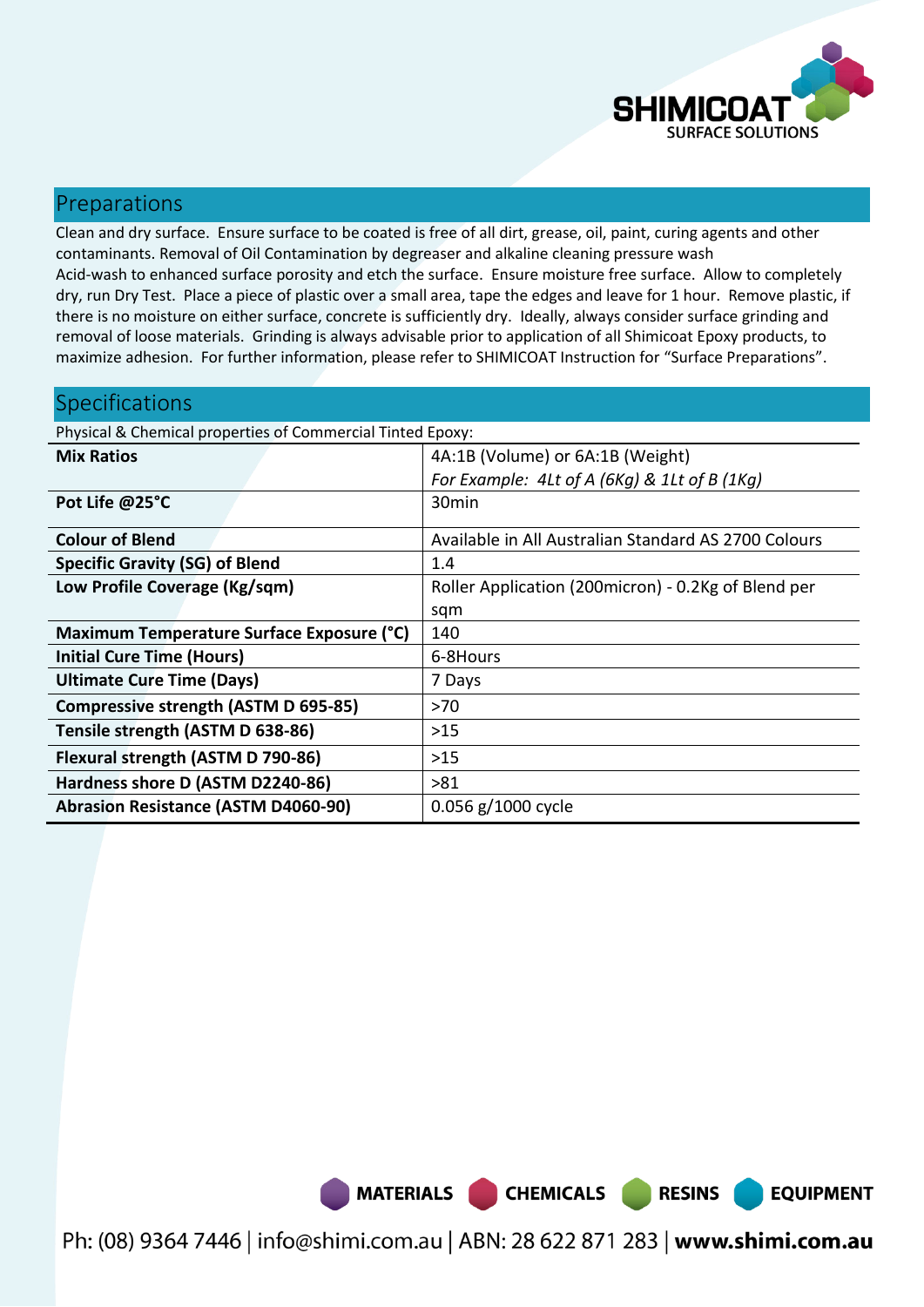

| <b>Media</b> | Reagent                      | Rating                                                              |                |  |
|--------------|------------------------------|---------------------------------------------------------------------|----------------|--|
|              | Hydrochloric Acid            | B                                                                   |                |  |
|              | Sulphuric Acid               | $\overline{C}$                                                      |                |  |
| Acids        | Acetic Acid                  | B                                                                   |                |  |
|              | Nitric Acid (10% max)        |                                                                     | $\overline{C}$ |  |
|              | Phosphoric Acid (25% max)    |                                                                     | B              |  |
|              | Sodium Hydroxide             |                                                                     | B              |  |
|              | Ammonium Hydroxide           |                                                                     | $\mathbf{A}$   |  |
| Alkalis      | Potassium Hydroxide          |                                                                     | B              |  |
|              | Sodium Hypochlorite (Bleach) |                                                                     | A              |  |
|              | Xylene                       |                                                                     | $\mathbf{A}$   |  |
|              | Methyl Ethyl Ketone (MEK)    |                                                                     | $\mathcal{C}$  |  |
| Solvents     | Diesel                       |                                                                     | A              |  |
|              | Ethanol                      |                                                                     | A              |  |
|              | Acetone                      |                                                                     | B              |  |
|              | Kerosene                     |                                                                     | A              |  |
|              | Petrol                       |                                                                     | $\mathbf{A}$   |  |
|              | Wine & Beer                  |                                                                     | A              |  |
| <b>Code</b>  | <b>Resistance</b>            | <b>Description</b>                                                  |                |  |
| A            | Excellent                    | Suitable for Long term immersion                                    |                |  |
| B            | Good                         | Suitable for Short-term immersion (Max 3                            |                |  |
|              |                              | days)                                                               |                |  |
| C            | Caution                      | Very short contact time is OK, spill and splash                     |                |  |
| D            | Danger                       | Not Recommended                                                     |                |  |
|              |                              | Indicative reference only. Tested in laboratory conditions at 25°C. |                |  |

Specific resistance properties of Commercial Tinted Epoxy, in harsh chemicals.

Resistance properties of Commercial Tinted Epoxy:

| <b>Heat Resistant</b>   | $140^{\circ}$ C                                                                                     | <b>Alkalis</b>            | <b>Resist Short term</b><br>immersion in all<br>alkalis.                              |
|-------------------------|-----------------------------------------------------------------------------------------------------|---------------------------|---------------------------------------------------------------------------------------|
| <b>Weather Proofing</b> | All Epoxy Coatings<br>may yellow with<br>time. Weatherproof<br>top coat may be used<br>if required. | <b>Salts &amp; Brines</b> | Resist continuous or<br>long-term immersion<br>in all Salts & Brine<br>systems.       |
| <b>Solvents</b>         | Resistant to most<br>hydrocarbon solvents<br>and alcohols.                                          | Water                     | Excellent resist to<br>continuous or long<br>term immersion in<br>fresh & Salt Water. |
| <b>Acids</b>            | Resist splash and<br>spills in all acids.                                                           | <b>Abrasion</b>           | Excellent when fully<br>cured (7 Days)                                                |

MATERIALS CHEMICALS RESINS

**EQUIPMENT**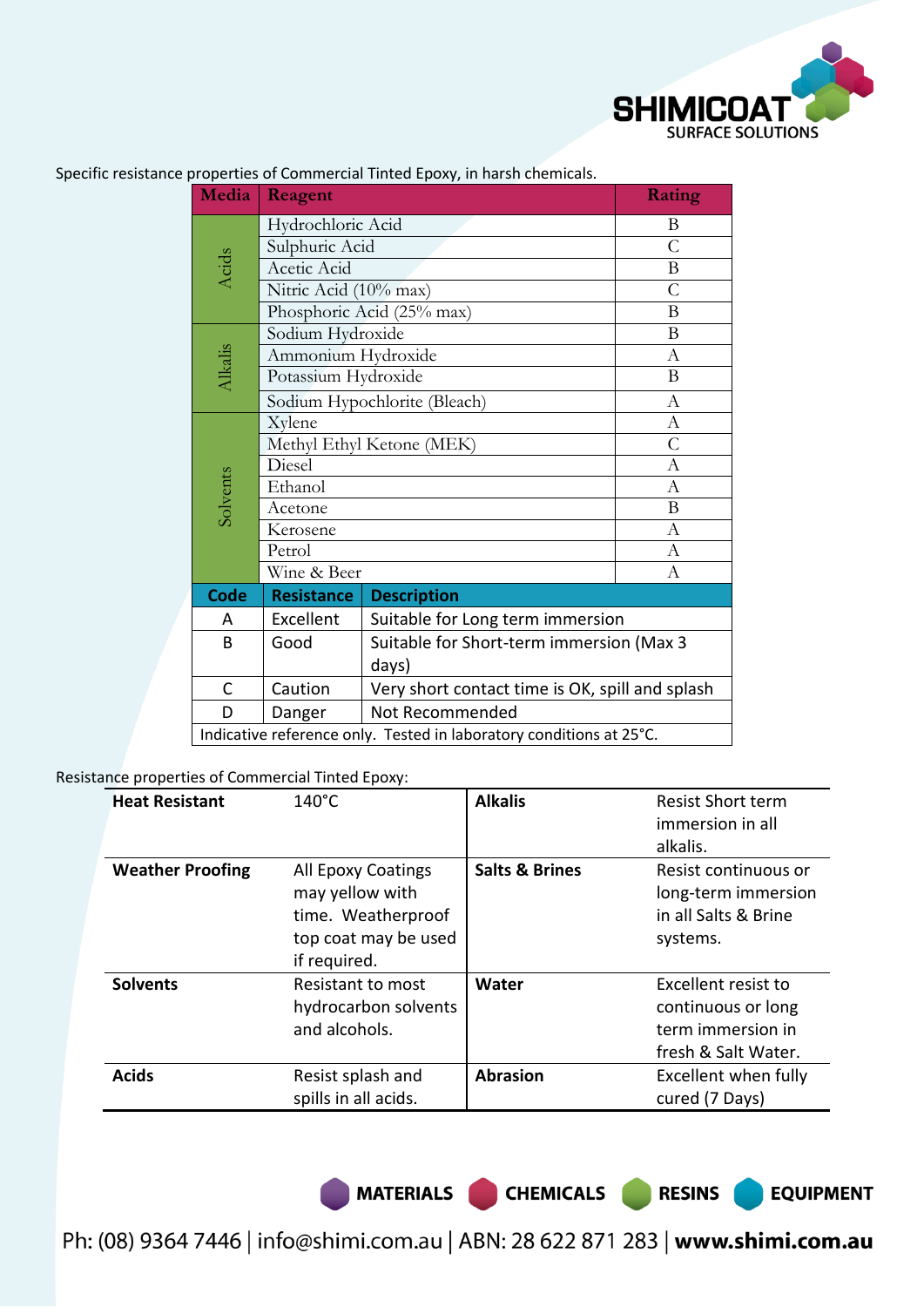

**EQUIPMENT** 

# **Direction**

#### Mixing:

Mix thoroughly for a minimum 3 minutes manual or with mechanical mixer at low speed (750rmp Max). If mixing smaller portions mix at a ratio of 4A:1B by volume. For example, to prepare 2Lt mix, add 500mL of Part B into 2Lt of Part A.

- Ensure surface to be coated is dry, moisture can cause blooming and delamination.
- Pot life is approximately 30 minutes, work within 30min to ensure easy flow application.
- SHIMI COLOURS, SHIMI METALLIC or SHIMI GLITTERS should be first added to Part A (Resin). Mix slowly using drill mixer on low speed. Mix for a few minutes to ensure completely homogenized without lump. Pour the bend into your tray and apply directly on the surface using the roller.
- Use steady long strokes and avoid overworking the roller or pushing your roller too quickly as this may trap air bubbles in the coating.
- Do not apply if the rain is expected within 24 hours of application.
- New concrete should be allowed to cure fully (at least 28days) before application.
- Keep the pail sealed when not in use. Avoid application on hot surfaces.

#### Drying Times

Commercial Tinted Epoxy cures in 6-8 hours at 25°C. High temperatures and windy conditions may speed the curing time. SHIMICOAT Catalyst Epoxy Hardener can be used to speed up the curing process, even further.

Keep foot traffic off the final coat for at least 16 hours and vehicles for at least 7 days. Full hardness is achieved after 7 days.

| Temp °C        | <b>Pot Life</b><br>(min) | <b>Surface Dry</b><br>(Hours) | <b>Initial Cure</b><br>(Hours) | <b>Recoat Time</b><br>(Hours) | <b>Fully Cured</b><br>(Days) |
|----------------|--------------------------|-------------------------------|--------------------------------|-------------------------------|------------------------------|
| $10^{\circ}$ C | 45                       | 12                            | 24                             | 24                            | 7 Days                       |
| $20^{\circ}$ C | 40                       | 10                            | 18                             | 18                            | 7 Days                       |
| $30^{\circ}$ C | 35                       |                               | 16                             | 16                            | 7 Days                       |